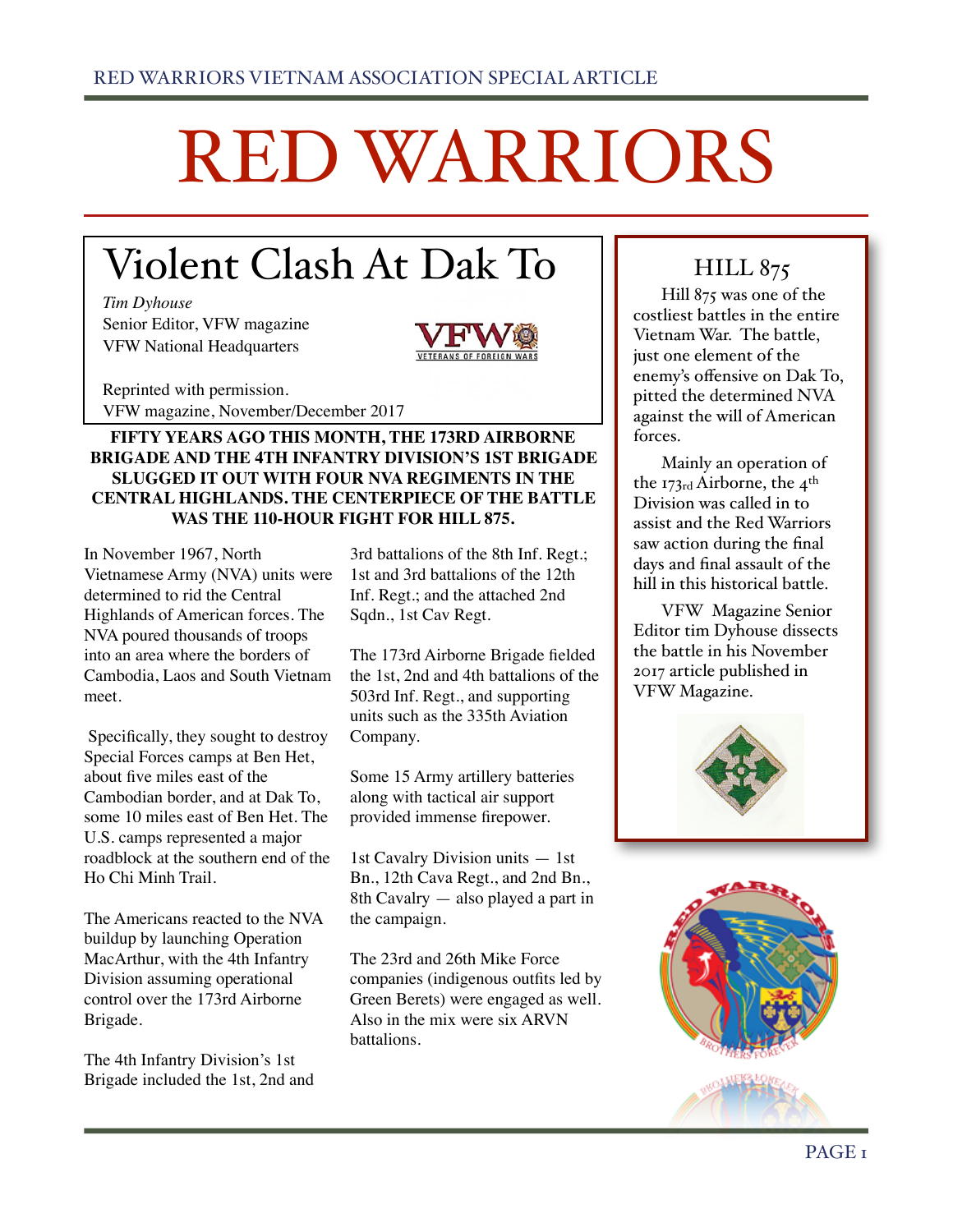Opposing them at one time or another were the NVA's 24th, 32nd, 66th and 174th regiments, totaling 7,000 men, constituting the NVA 1st Infantry Division. One paratrooper said of the enemy: "They fight like they're all John Wayne's, three clips and making every bullet count."

# **'A MERCILESS LAND'**

Combat was brutal, close and fought in the unforgiving terrain of the Central Highlands.

"It is a merciless land of steep limestone ridges, some of them exceeding 4,000 feet," wrote Robert Barr Smith in Vietnam magazine. "The sharp ridges are covered with double and sometimes triple canopy jungle. The draws between the ridges are dreary, tangled places of perpetual twilight. The jungle is laced with vines and thorns, and in it live diverse snakes, a million leeches and about half the mosquitoes in the world."

Another historian called the terrain "probably the wildest in South Vietnam, if not all Southeast Asia."

The weather, however, during the Nov. 123 continuous battles was "excellent," according to F. Clifton Berry Jr., in The Illustrated History of Sky Soldiers, The Vietnam War, with dry conditions and daily high and low temperatures between 91 and 55 degrees.

# **DEADLY PRELUDE**

The Battle of Dak To was actually a series of intense clashes culminating in the decisive battle for Hill 875. Leading up to that climactic end, the 173rd Airborne Brigade fought

several engagements south of Ben Het. (See the sidebar on p. 24 for the 4th ID's role.)

A recon patrol made the first contact on Nov. 2, briefly skirmishing with NVA, resulting in one U.S. KIA.

Four days later, A, B, C and D companies of the 4th Bn., 503rd Inf., fought the NVA for four hours in the Ngok Kam Leat chain of hills and adjacent Hill 823, losing 16 KIA and 37 WIA.

On Nov. 11, A, C and D companies of the 1st Bn., 503rd Inf., engaged the NVA for eight hours at two separate locations south of Ben Het, sustaining 21 KIA and 128 WIA.

The same day, which was Veterans Day, Task Force Black (170 men of the 1st Bn., 503rd Inf.) was inserted into a landing zone on Hill 823 and wound up losing 20 KIA, 154 WIA and two MIA.

On Nov. 12, Pfc. John Barnes, of C Company, earned a posthumous Medal of Honor when he saved the lives of several wounded men by "throwing himself" on a grenade, according to his citation.

Before this heroic act, according to his citation, Barnes "dashed through the bullet swept area, manned the machine gun [the team had been killed] and killed nine enemy soldiers as they assaulted his position."

Following on the heels of TF Black's ordeal, A and B companies from the 2nd Bn., 503rd Inf., fought for more than four hours near Fire Support Base 16, located about five miles south of Hill 823. B Company

counted 21 KIA and 17 WIA after the firefight.

Nov. 18 saw the 1st Bn., 503rd Inf., lose seven KIA on Hill 882, while D Company of the 4th Battalion had six dead to "friendly fire." Before Hill 875 was even assaulted, the 173rd had already sustained 79 KIA and 287 WIA.

# **'GET UP THE GODDAMN HILL'**

By Nov. 19, the NVA's 174th Regiment, moving south along the Laos/Cambodia border, had covered the retreat of the 66th Regiment. The 174th set up on Hill 875 about 10 miles southwest of Ben Het and less than a mile east of the Cambodian border. The 173rd's 2nd Bn., 503rd Inf., led the assault.

Companies C and D started up the hill at 9:43 a.m., with A Company providing rear security and attempting to cut out a landing zone at the bottom. C and D companies soon found themselves absorbing smallarms fire and grenade attacks from seemingly every direction.

"Jesus, they were all over the place," one paratrooper recalled. "The noncoms kept shouting, 'Get up the hill, get up the goddamn hill.' But we couldn't. We were surrounded, and we were firing in all directions."

Company commanders pulled their troops back and called for more firepower.Artillery from A Bty., 3rd Bn., 319th Artillery Regt., and air strikes started ravaging the hilltop.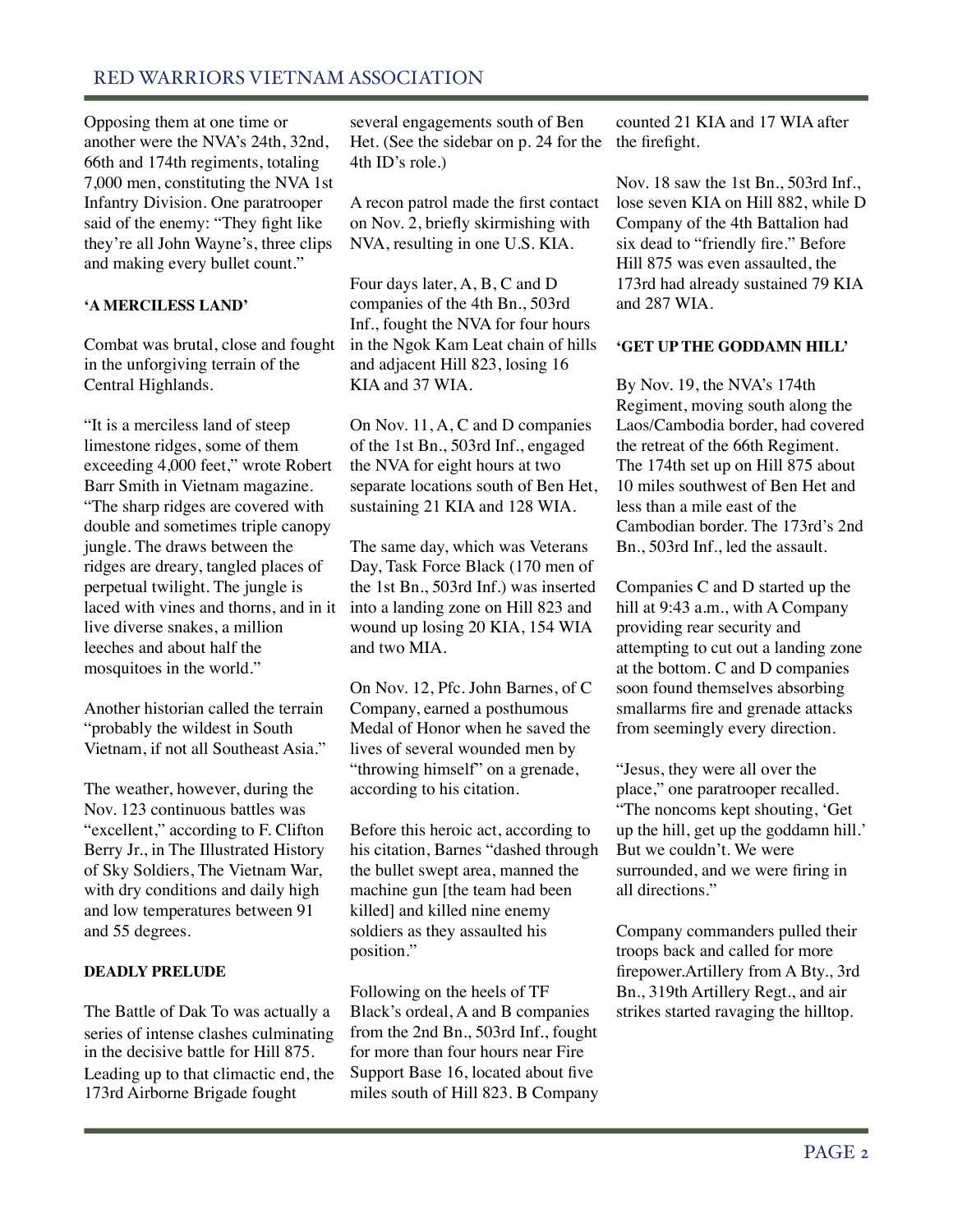# RED WARRIORS VIETNAM ASSOCIATION

Meanwhile, NVA soldiers began a ferocious attack on A Company at the bottom of the hill. Pfc. Carlos Lozada, after receiving orders to retreat back up the hill, provided covering fire, at times walking backward up the hill spraying M60 machine gun fire into the brush on either side of the trail. When his weapon jammed, an NVA bullet ripped into his head. Lozada's actions garnered him a posthumous Medal of Honor.

The surviving paratroopers of A Company hustled up the slope and into a perimeter formed by the beleaguered C and D companies.

"By 3 p.m.," Terrence Maitland and Peter McInerney wrote in A Contagion of War, "the C Company commander reported they were surrounded by 200 to 300 NVA and under attack by mortars, automatic weapons and B40 rockets."

Six helicopters from the 335th Aviation Company attempting to resupply the pinneddown troopers were shot down during the day. U.S. aircraft hit enemy positions as close as 50 meters from the perimeter as GIs dug in for an NVA night attack.

# **'SLEPT WITH CORPSES'**

Tragically, one air strike hit too close to the paratroopers. At 6:58 p.m., a Marine Corps fighter bomber mistakenly dropped two 500pound bombs on the U.S. position. One hit outside the perimeter, killing 25 NVA troops. The other hit C Company's command post and aid station. Some 42 Americans (many of them already wounded) were killed and 45 wounded in the war's worst "friendly fire" incident.

"[There were] heaps of dead after that bomb," a survivor remembered. "You didn't know where to go, you did not know where to hide. You slept with corpses. I slept with Joe. He was dead, but he kept me warm."

One soldier who didn't survive the blast was chaplain Maj. Charles Watters. During the battle, Father Watters had ventured outside the perimeter at least five times, carrying wounded troops back to the aid station. According to survivors, he was on his knees giving last rites to a dying paratrooper when the bombs hit, killing him instantly. Watters received a posthumous Medal of Honor.

The next morning, Nov. 20, 4th Bn., 503rd Inf., set out to relieve the 2nd Battalion paratroopers.

NVA snipers made the going slow, but B Company finally reached the perimeter by dusk. Two more companies arrived after dark and provided much needed food and water to the exhausted troopers.

"Dawn on Tuesday, Nov. 21, revealed a scene on Hill 875 no survivor of that battle could ever forget," Edward F. Murphy wrote in Dak To: America's Sky Soldiers in South Vietnam's Central High lands. "The enormous amounts of ordnance expended by both forces had turned the once lush tropical jungle into a scarred and torn landscape."

Abandoned weapons, helmets, rucksacks, clothing, canteens and empty ration containers littered the battlefield.

"The acrid odor of decaying and rotting flesh combined with the smells of vomit, feces, urine, blood, gunpowder and napalm etched itself permanently into the memories of those who were on Hill 875," Murphy wrote.

# ENEMY LOSES TOO MANY

Throughout the day, U.S. airstrikes and artillery continued to pound the top of the hill, as the NVA lobbed mortars at the U.S. perimeter. The 4th Battalion launched an unsuccessful attack at around 3 p.m., and pulled back to defensive positions after dark. The battalion lost 12 KIA.

On Nov. 23, the 4th Battalion from the north slope coordinated a final assault on the hilltop with the **1st Bn., 12th Inf., 4th Inf. Div.,** charging up the south slope. Neither battalion faced heavy resistance as the NVA had decamped during the night, denying the Americans a chance at some revenge. But the GIs had fulfilled their objective.

"To walk away from Hill 875 would have diminished the importance of their sacrifices," Murphy concluded. "The paratroopers' esprit de corps, elitism and personal pride would not permit that."

Though they were severely bloodied, the paratroopers inflicted even heavier losses on the NVA. So heavy, in fact, that the NVA's 32nd, 66th and 174th regiments were unable to participate in the 1968 Tet Offensive.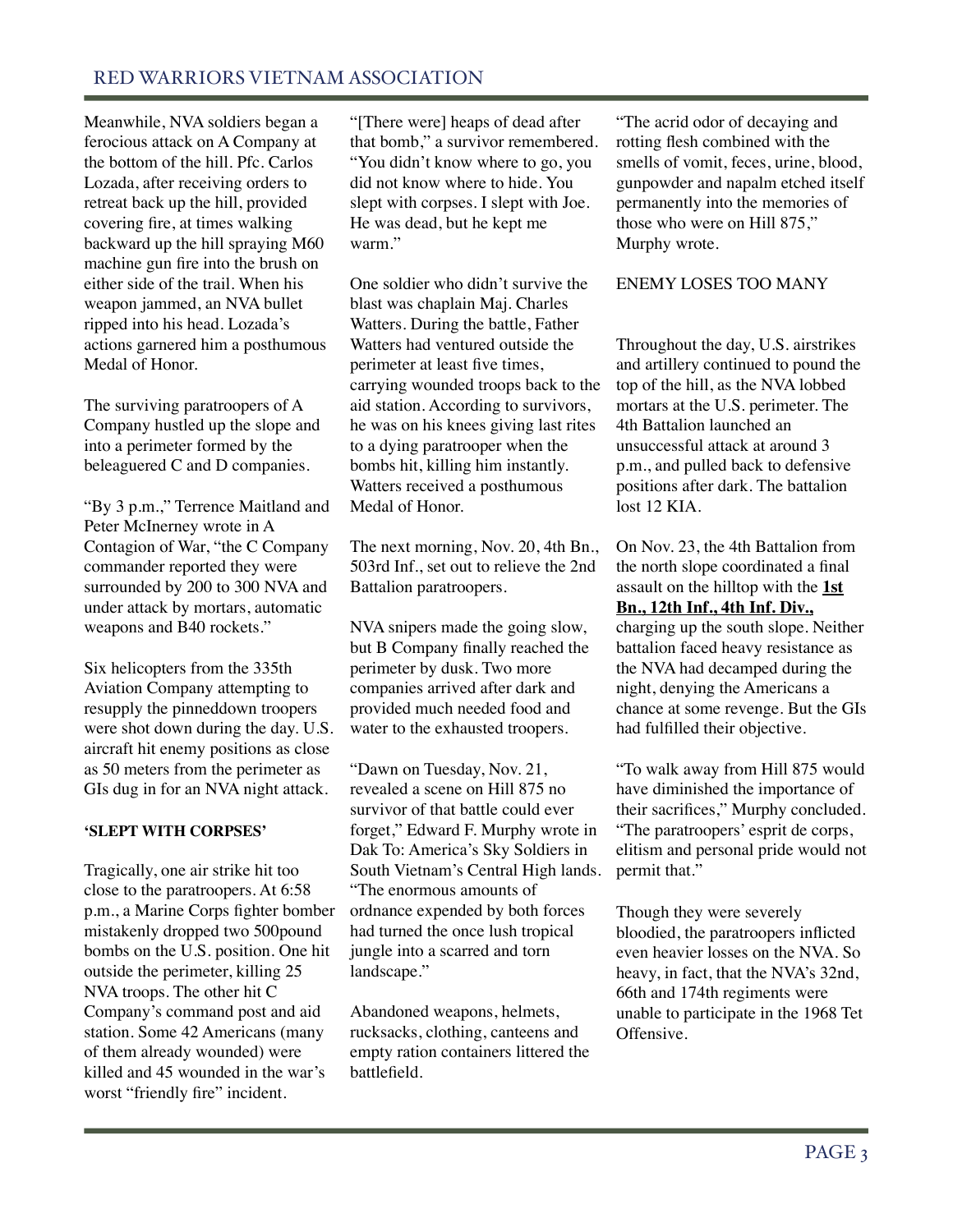# RED WARRIORS VIETNAM ASSOCIATION

Despite reportedly higher enemy body counts, Maj. Gen. William B. Rosson, earlier commander of Task Force Oregon, estimated 1,000 NVA were killed.

For the bravery and sacrifices of its paratroopers around Dak To, the 173rd earned the Presidential Unit Citation.

#### **LETHAL FIRE: ENEMY AND 'FRIENDLY**'

According to the after-action report, GIs sustained 242 KIA and 876 WIA in the battles between Nov. 2 and Dec. 1, 1967. But Murphy says that during the actions around Dak To, 376 Americans were killed and 1,441 wounded.

Of the 3,200 paratroopers from the 173rd deployed to Dak To, 27 percent were either killed (208) or wounded (645). The 173rd's rifle companies sustained some 90 percent of the unit's casualties.

"The rifle companies suffered 51 percent losses in just one month," Murphy wrote. "And about 60 of the dead paratroopers — 29 percent were killed by friendly fire."

The single deadliest day of Dak To was Nov. 19, when 83 Americans were killed and 110 wounded. Tragically, 50 percent of the deaths were due to "friendly fire." Enemy fire claimed 41 GIs' lives that day.

For the medics in the mix, casualties represented far more than statistics. The anguished cries of the wounded are what they remember most.

"There is something gut-wrenching about severely wounded men that I

will never forget," recalled Earle Jackson, a 173rd medic who served on Hill 875. "It is that most become delirious and almost always cry out for their mothers."

# **MEDAL OF HONOR RECIPIENTS (Posthumous)**

#### **Pfc. John Barnes**

On Nov. 12, 1967, Pfc. Barnes manned a machine gun after its crew had been killed. He then eliminated nine enemy soldiers who were assaulting his position. While retrieving more ammo, Barnes saw a grenade tossed among a group of severely wounded soldiers. In an instant, he leaped on the device, shielding the blast with his body.

#### **Pfc. Carlos Lozada**

On Nov. 20, 1967, Pfc. Lozada stayed behind and poured deadly machine-gun fire on an advancing NVA force, allowing his company to safely withdraw. Nearly surrounded, Lozada jumped from his covered position and fired his M-60 from the hip, providing further cover for fellow soldiers when he was mortally wounded.

# **Maj. Charles J. Watters Chaplain**

On Nov. 19, 1967, Chaplain Watters repeatedly exposed himself to enemy fire in order to aid fallen men outside the perimeter. Five times troopers tried to hold him back, yet Watters persisted in aiding and carrying the wounded back to safety. He was later hit and killed, still tending to the wounded.

# **4TH DIVISION'S ROLE OFTEN OVERLOOKED**

Far too often, the part played by Ivy Division GIs at Dak To is glossed over. And vets of that proud unit feel the sting.

"[The 173rd] were good soldiers and did their fair share," said Steve Stark, who was an artillery liaison specialist with 6th Bn., 29th Artillery, 1st Bde., 4th Inf. Div., at Dak To. "But they certainly did no more than the many other 'nonelites' did, like 4th Division grunts, the artillery and others."

In the days leading up to the fight for Hill 875, 4th ID units sought out the enemy south of Dak To. In fact, the first significant contacts were made by its elements on Nov. 3-4 around Hill 1338.

"On Nov. 3, A and B companies made a combat assault from the Dak To airstrip to a ridge line just below Hill 1338," recalled Alex Cooker, then the platoon leader of 3rd Plt., B Co., 3rd Bn., 12th Inf. "We were ambushed by the NVA a short distance from where we landed. Thus began the Battle of Dak To."

On Nov. 7- 8, A and D companies of the 3rd Bn., 8th Inf., fought NVA units east of Hill 830, losing 21 KIA and 81 WIA in close combat.

The 3rd Battalion on Nov. 10-11 sustained another 18 KIA and 118 WIA on Hill 724 during a five-hour ground and mortar attack.